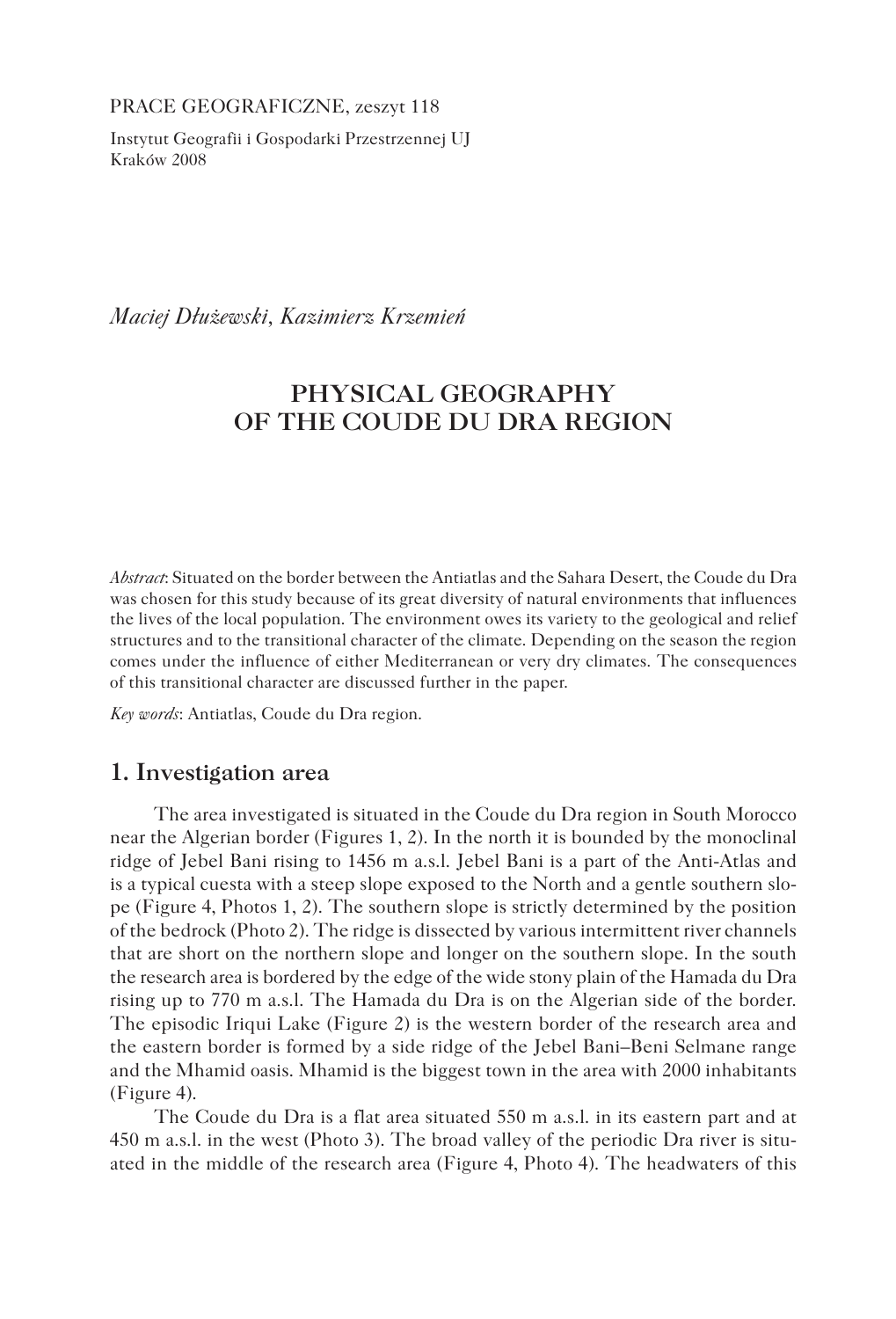river are situated 400 km away, on the southern slopes of the High Atlas. The river is the main water course in the area discussed.

# **2. An outline of the geology and relief of the area**

The analysis of the geological map of the region (Figure 3) shows that the Coude du Dra area and its surroundings are mainly formed of Palaeozoic, Devonian and Ordovician rocks that are monoclinally inclined towards the south. The top part of Jebel Bani is built of Ordovician sandstones, quartzite sandstones and grey-green clays. Within these formations dolerite intrusions locally occur as dykes and sills (*Carte Géologique du Maroc* 1989). This area is thus built of very erosion-resistant rocks as well as rocks that are not resistant to erosion which is why the relief of this area is so varied. The rock layers of Jebel Bani, which were originally in the main horizontal, were folded as a result of the Tertiary elevation of the Antiatlas. Intense erosion activity in pluvial periods caused erosion of the non-resistant rocks. The material was transported to the Jebel Bani foreland and accumulated as alluvial fans thus forming the Dra highlands. At the foot of Jebel Bani the remains of five levels of accumulation terrace or depositional glacis occur. They are as follows:

- The lowest terraces of the postglacial Rharbien pluvial period with the youngest sediments, usually silt and glacis covered with young sediments;
- Low terraces of the Soltanien pluvial period. The Soltanien period is the equivalent of the European Würm glacial period (Coque 1977);
- The middle terraces of the Tensftien pluvial period (equivalent to the Riss glacial period and the Riss/Würm interglacial period) and depositional glacis and alluvial fans of that period;
- Older terraces of the Amirien period (Mindel glacial period and the Riss/Mindel interglacial period in Europe) and the depositional glacis and alluvial fans of that period;
- Oldest terraces of the Saletien period (the equivalent of the Günz glacial period and the Günz-Mindel interglacial period in Europe), depositional glacis and the alluvial fans of that period.

Wide alluvial plains formed during more humid climatic conditions are called "feija". The ridges and especially the twin-synclinal Jebel Bani ridge, are built of solid and resistant rocks, mainly quartzite sandstones. They divide three feijas – the long Fezouata in the north, the considerably smaller Ktaoua situated in the Tagounite area and the third feija in the Mhamid area (Figure 3). Feija Fezouata stretches from Foum Zguid to beyond Zagora. Feija Ktaoua is a basin-like area running along the N-S axis and reaching its widest point in the Tagounite area. The third low-area consists of considerably less-resistant Silurian shale in front of Jebel Bani. This area around Mhamid is located to the south of the oasis and passes into Feija Tazzarine-Tarnbalt (Joly 1962) and, in the west, into the Coude du Dra region (Figure 3).

In the south the alluvial Coude du Dra plain is adjacent to Hamada du Dra (Jebel Quarkziz) built of Devonian rocks, mainly limestone. The geology and relief of this area are very similar to other Moroccan hamadas. The top part of the hamada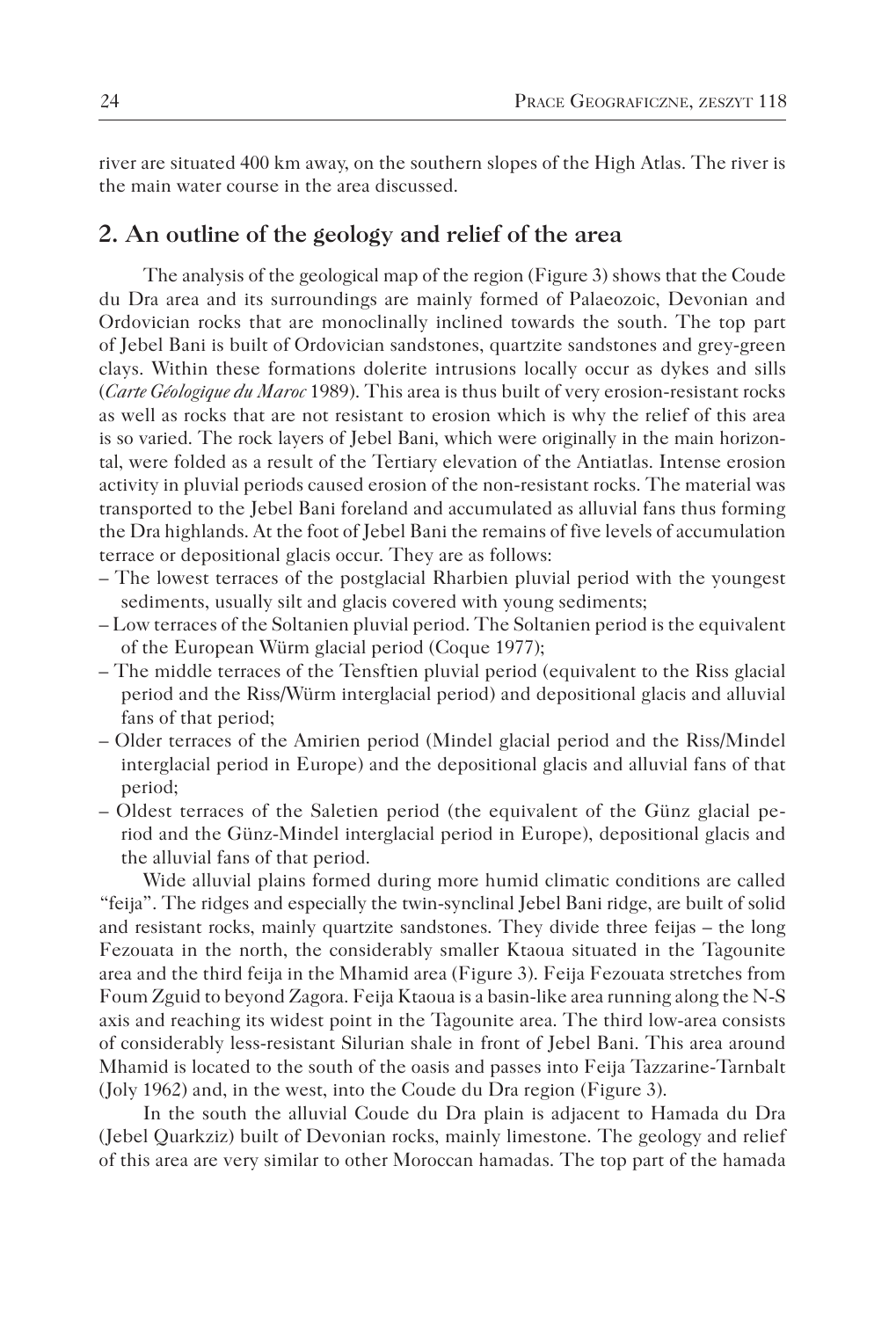is characterised by a rather uniform relief of little diversity. It is delimited to the north by a very clear cuesta formation that divides it from the plain. There is a series of residual hills, including Glib, Zegdau, El Azig, Gour Idergane, Garete Khadem, formed as a result of intensive denudation processes on the edges of the Hamada du Dra's structural surfaces.

The research area – the Coude du Dra depression – is situated between Jebel Bani and Hamada du Dra and is covered with alluvial, mostly Pleistocene and Holocene material that had been accumulated as alluvial fans or terrace surfaces formed in pluvial periods by the Dra river (Alimen 1957a, 1957b). Today, the area features a variety of aeolian forms, such as barchans, barchanoidal dunes and sand fields (Photo 5). The dunes reach up to 111 m above the surrounding area. The only duneless area is the wide river channel of the Oued (Wadi) Dra that can be characterised by a wide braided gravel bottom and multi-river channel.

#### **3. Climate**

The location of the study area behind the Atlas mountain ranges begs the question as to what extent the climate and, consequently, the hydrology of the area discussed depends on these mountain ranges?

Analysing climate one has to consider also at least the climate of the southern High Atlas as the sources of the Dra river are situated there. In this context the climate of the Antiatlas is important only in consideration of Jebel Bani's southern slopes as most of the periodic rivers run southwards. The amount of precipitation in the area investigated, and especially in the Dra river drainage basin, greatly influences the river flow and the ground water level in the area discussed.

To provide a full picture of the climatic conditions and their influence on the area investigated, the broad territorial characteristics of the chosen climatic conditions, influencing the research area both directly and indirectly were provided.

The climate of the area discussed is arid-continental. In summer this area is under the influence of the Sahara low pressure belt (or of its northern borders). This situation can be characterised by the occurrence of precipitation caused by a southward movement of the westerly wind zone that carries humid air masses from the Atlantic. Yet the precipitation occurs very rarely because of an orographic barrier (the Atlas Mountains) preventing the air masses from moving inland. In summer, the rain-carrying wind is replaced by the south-westerly trade wind. This wind is a strong drying factor of the Mhamid oasis area as well as of the whole region investigated which is not orographically protected. Precipitation only occurs during cyclonic synoptic situations. These phenomena have a wide vertical range and that is why the humid air masses can cross-over the south-western part of the High Atlas moving inland. The precipitation takes place mainly on the southern slopes of the Antiatlas but part of the humid air masses carrying rain does reach the oasis of the Dra river valley, including the area discussed .

Precipitation patterns characteristic of the whole area of the northern extremities of the Sahara Desert in Morocco, Algeria and Tunisia is very differentiated, both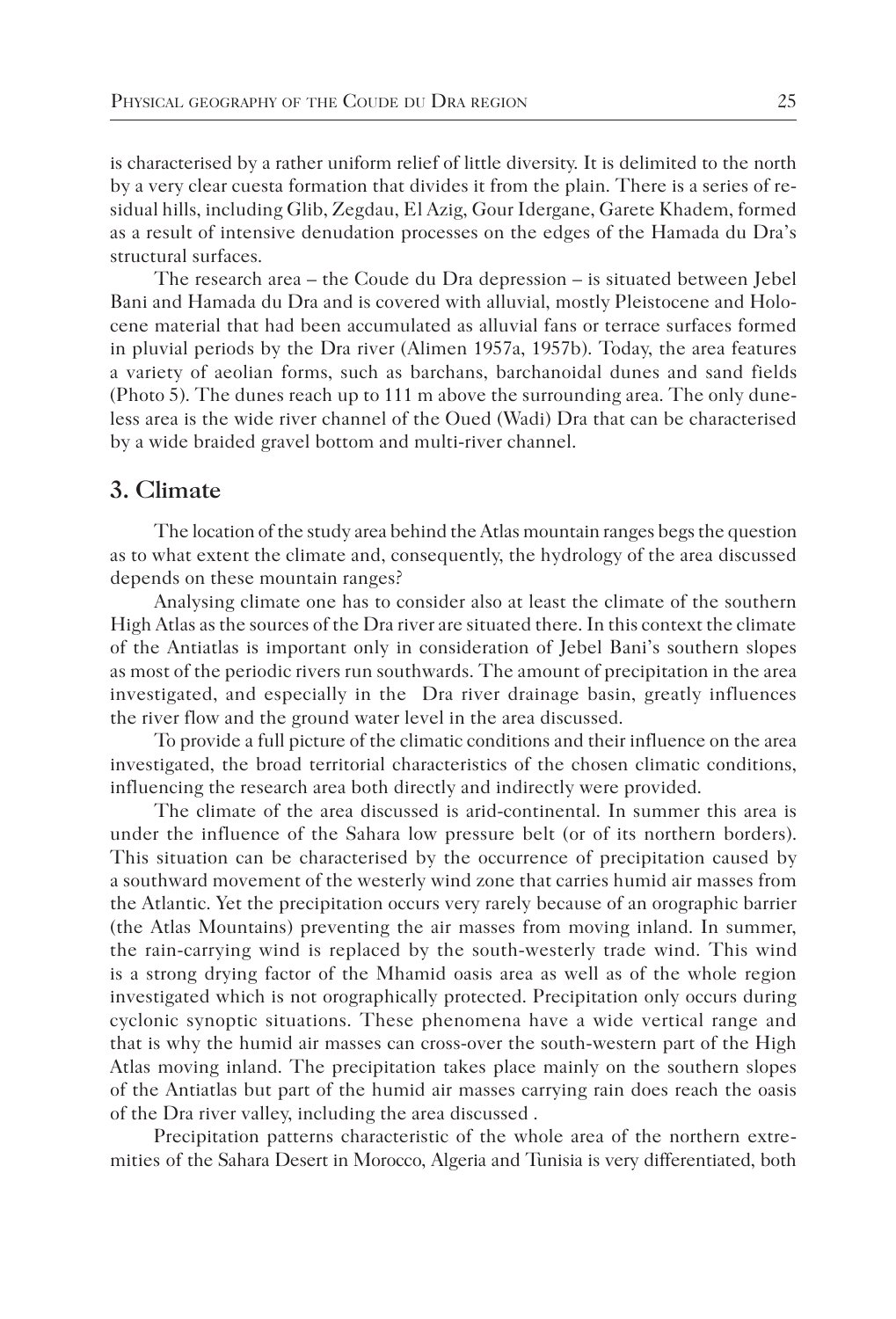in seasonal and annual or multi-annual scale. This complex character of precipitation characterises both the area investigated and the mountain regions situated further north (Figure 5). For the Tagounite meteorological station situated 600 m a.s.l. the average annual precipitation is  $52.9$  mm, maximum  $-182.3$  mm and minimum  $-6.2$  mm, which is approximately 30 times lower than the maximum annual precipitation. For the Ouarzazate station, situated near two rivers that give birth to the Dra river at an altitude of 1162 m a.s.l., the average annual precipitation is 117.7 mm, maximum  $-274.6$  mm and minimum  $-24.6$  mm (approximately 11 times lower than the maximum annual precipitation). For the station situated on the Tichka pass 2100 m a.s.l., in the highest areas of the Dra river drainage basin, the average annual precipitation is  $562.5$  mm, maximum  $-1025.0$  mm, minimum  $-200.0$  mm (five times lower than the annual maximum). Those results show the increasingly uneven character of the precipitation along the river Dra valley southwards.

Another factor influencing the differentiated flow of the Dra river is the changing character of the precipitation in the upper part of the Dra drainage basin, which is the most important water resource for the river. It is possible to say that the stations situated within the source area, the Imini-Ouarzazate tributary in the north-western part of the Dra drainage basin, show higher precipitation values than stations situated in the north-eastern part of the Dra drainage basin, along the Dadés tributary river.



Figure 5. Average annual precipitation totals at Tagounite, Ouarzazate, T. Tichka for the period 1932-1966 (after *Rapp. hydrologique sur la région de l'Oued Dra 1969*)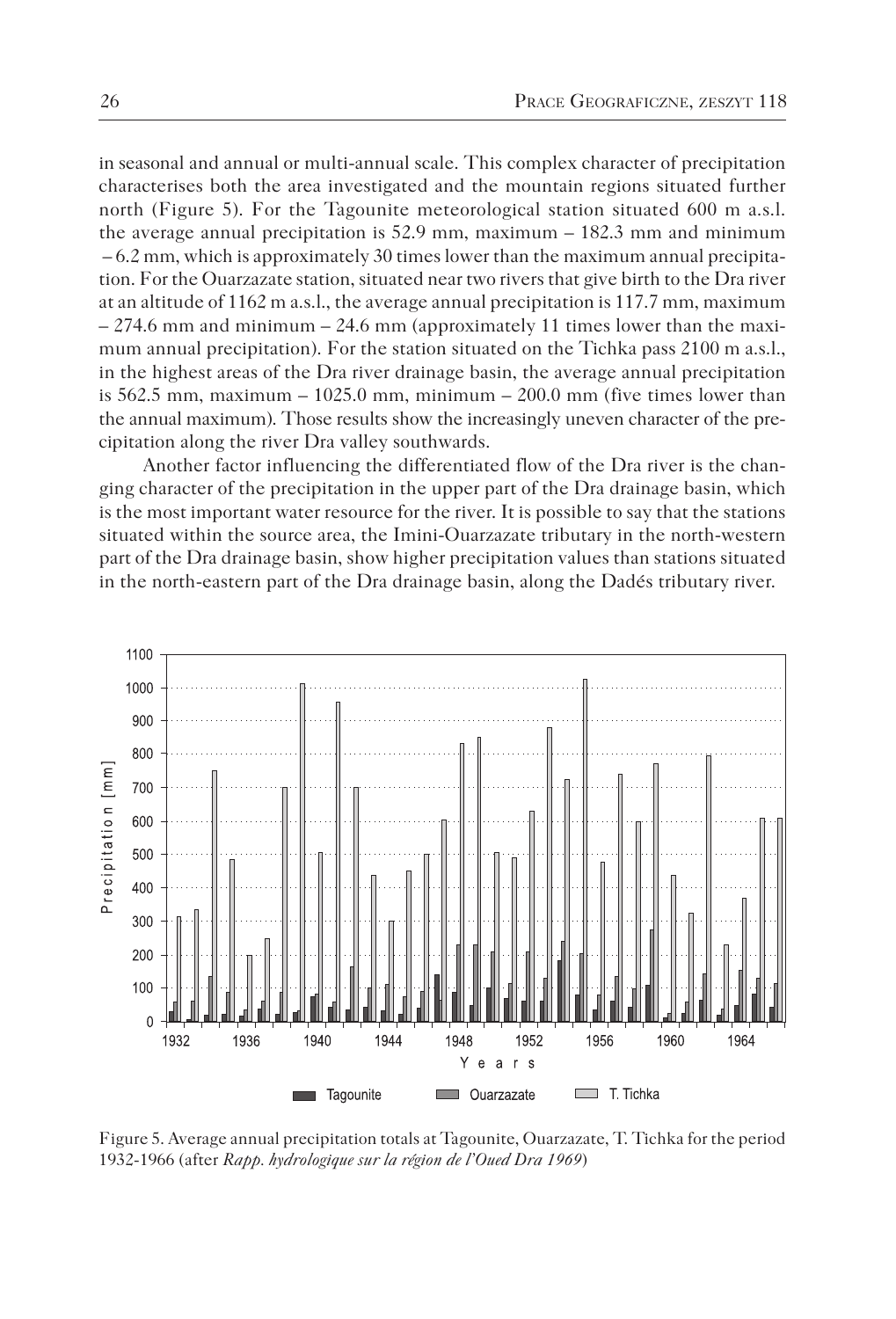Considerable variability of precipitation is mostly an obstacle to agriculture and especially the planning of irrigation procedures. The importance of precipitation, its sums and regularity does increase southwards. If no precipitation occurs in the mountains the importance of rain in the south considerably increases because it is the only water resource for the agricultural fields and ground water resources.

During interviews with farmers in the Mhamid oasis, the year 1969 was often mentioned: "in autumn, at the end of October there were two days of rain in the Mhamid region. The fields were flooded and filled with water. Yet during the long local sirocco wind period the soils dried out and the grain dried soon after it emerged. In the High Atlas there was little rain so the river Dra brought little water. At the end of November, however, a little rain fell in the Mhamid area (ca. 3 mm) and it revived the grains."

Despite such great variability, it is possible to estimate by analysing monthly precipitation sums (Figure 6) that more than half the precipitation takes place in the autumn months. Winter and spring have similar precipitation sums while summer months have very little or no precipitation (Table 1).

Autumn rains are the most important for agriculture. Figure 6 shows two annual maxima: the first from September until December and the second in March. However, the autumn rain period is more important because grain is sown during these months. If the spring rainfall comes late and takes place during harvest time around mid-April, the grain is not fully grown and loses its nutritional value.

Yet another problem occurs when the rain starts too early e.g. at the beginning of September, which, according to local people, happens quite often. Because one cannot be sure when the next rain will fall, sowing should already have been started by then, at the beginning or in the midFigure 6. Average monthly temperatures and precipitation totals at Tagounite for the period 1931-1967 (after *Rapp. Dra*, 2/IIIA and *Rapp. hydrologique sur la région de l'Oued Dra 1969*)

Table 1. Average seasonal and annual temperatures and precipitation totals at Tagounite (after *Rapp. Dra*, 3/II A)

| Season | Temperature | Precipitation |    |  |
|--------|-------------|---------------|----|--|
|        |             | [mm]          | %1 |  |
| Autumn | 230         | 26            | 49 |  |
| Winter | 12.9        | 13            | 25 |  |
| Spring | 218         | 12            | 22 |  |
| Summer | 330         |               |    |  |
| Year   | 226         | 53            |    |  |

dle of September. However, if the rain does not fall in the latter period, the high air temperature will dry the planted seed and newly grown plants. If the rain does fall, the plants can grow too fast and pollination will take place during the cold month of January. In both cases the harvest will be reduced.

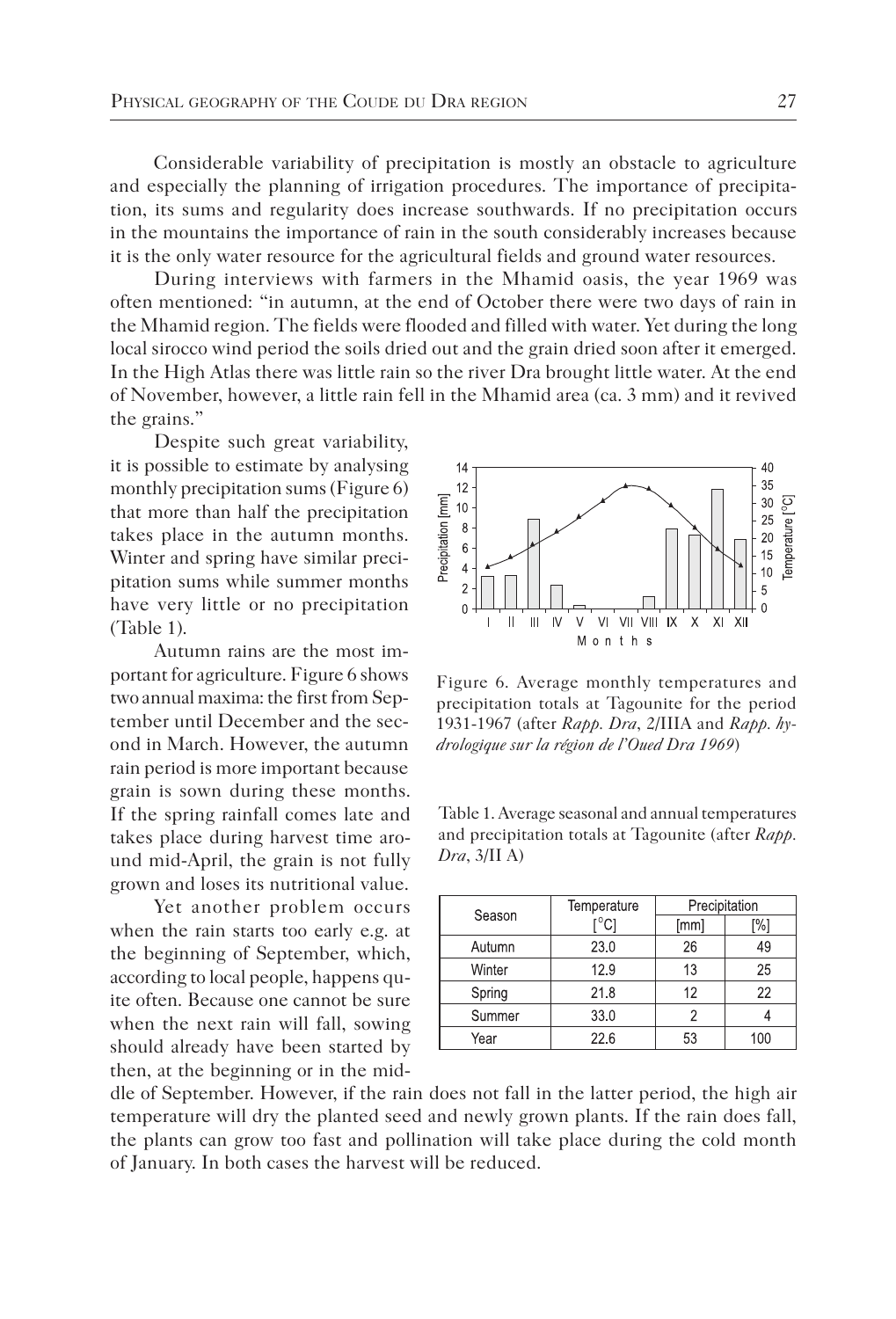The precipitation maxima (rain periods) are separated by two dry seasons:

- Winter drought: January-February,
- Summer drought: May-August.

At present, when most of the fields in the oasis are irrigated, this variability of precipitation is not so important any more. Yet one should not underestimate its importance for the hydrology of the region beyond the Mhamid oasis. In the areas that have not been flooded by the Dra river for a long time, precipitation lifts the ground water table thus enabling the growth of ephemeral meadow vegetation, which is crucial for the nomadic pastoral economy of the region.

Table 2. Absolute extreme temperatures at Tagounite (1931-1967) (after *Rapp. Dra*, 2/III A)

| Month            | January |      | July |      |
|------------------|---------|------|------|------|
| Temperature [°C] | Min     | Max  | Min  | Max  |
|                  | $-52$   | 29.2 | 18.0 | 50.2 |



Figure 7. Average monthly temperature amplitudes at Tagounite for the period 1931-1967 (after *Rapp. hydrologique sur la région de l'Oued Dra 1969*)



Figure 8. Absolute monthly temperature amplitudes at Tagounite for the period 1931-1967 (after *Rapp. hydrologique sur la région de l'Oued Dra 1969*)

The characteristics of air temperature have been described using data from the Tagounite meteorological station (*Rapport Hydrologique sur la region de l'Oued Dra* 1969). The average annual temperature in Tagounite is 22.8°C, wchich is very unfavourable, both for local people and domestic animals inhabiting the region as well as for the majority of agricultural plants. Only palm trees are well suited for such high temperatures. In the summer season, grain does not withstand high temperatures and this is why no summer sowing takes place. Another reason is the small amount of water available.

In Tagounite the absolute minimum temperature has been observed in January: -5.20 °C (Table 2.) while the average minimum annual temperature is approximately -4°C. The average maximum annual temperature within 36 years has been approximately  $40^{\circ}$ C (Figure 7) with a maximum temperature of 50.2 °C (Table 2). The highest temperature has been observed in July.

Extreme monthly temperature can be characterised by big amplitudes with no regard to the season (Table 2, Figure 8). Temperature amplitude in January is 34.4o C, and in July it is 32.2°C. Daily temperature differences are also important in the area studied.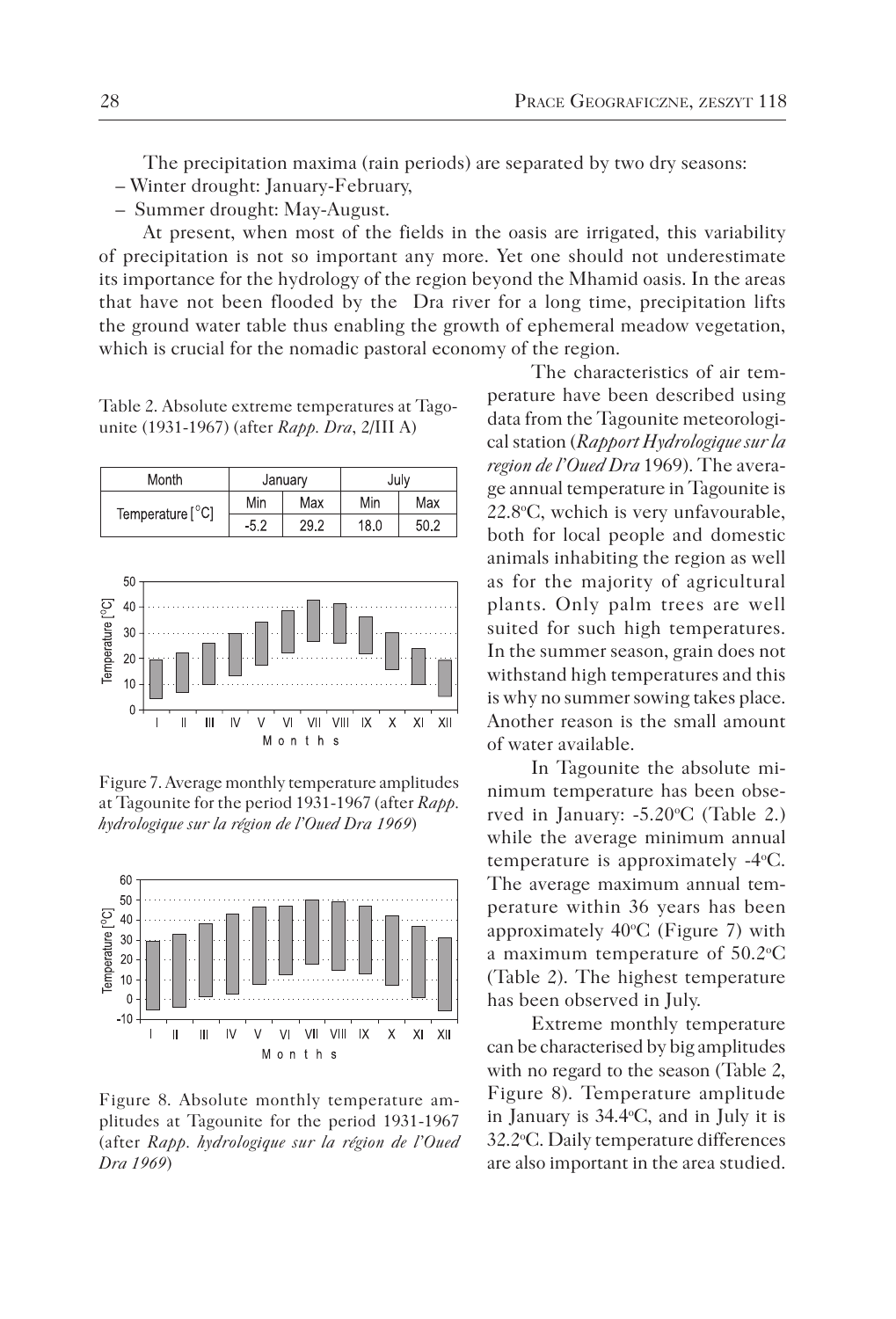A daily temperature amplitude reaching up to  $30^{\circ}$ C is very unfavourable both for local people and for agricultural plants. The temperature drop after sunset is especially characteristic. During the night the temperature keeps dropping and it reaches its lowest values in the early hours. Right after sunrise it rises again very quickly.

Evaporation is another climatic factor that influences the environment of the area discussed (Figure 9). Factors influencing the high rates of evaporation that occur in the area are as follows: high temperatures, low air humidity and almost constantly blowing wind. There is no data concerning actual evaporation but it is undoubtedly considerably lower. The most important reasons for this situation are the low precipitation and also the absence of water retention reservoirs. The evaluation of the potential evaporation rates for the study



Figure 9. Average monthly potential evaporation at Tagounite for the period 1931-1967 (after *Rapp. Dra*, 2/IIIA)

area is very difficult and the values cited in the literature relating to this phenomenon are very inconsistent. The average annual evaporation for the year 1971 is 3369 mm (*Rapp. Dra*. 2/IIIA). The potential evaporation at the foot of the Atlas Mountains is approximately 4059 mm according to J. Przybyłek (1993). J. Dubief (1960) estimates evaporation for Tagounite at 2900 mm per year. While one can consider the data given by J. Dubief as much too low, one should consider the value given by R. Capot-Rey (1953b) – 5042.7 mm per year, as much too high.

Wind is considered to be one of the main climatic elements influencing the study area. It is a strong relief forming factor which is especially important for aeolian processes such as deflation and the formation of aeolian accumulation landforms. Wind vastly influences the economy of the region and it has a very harmful influence. It has a variable character in regard to both its strength and frequency and a very stable character with regard to its direction. There are two periods with a higher frequency of wind occurrence: first between the summer and autumn seasons and second between the spring and summer seasons. One should also note that a north- -east wind prevails in the summer period as the study area is under the influence of trade winds. Two types of wind have an especially negative influence on the region's agriculture because of their drying nature:

– Chergui (eastern wind),

– Sirocco (southern wind).

If this kind of wind continues to blow for a longer period of time all the agricultural fields can dry out. After three days of Chergui a freshly watered field is already totally dry and it must be watered again (Information obtained from farmers in the Mhamid area). Other effects of this wind are: premature ripening of the grains or their premature drying. Both these effects cause considerable losses in crops.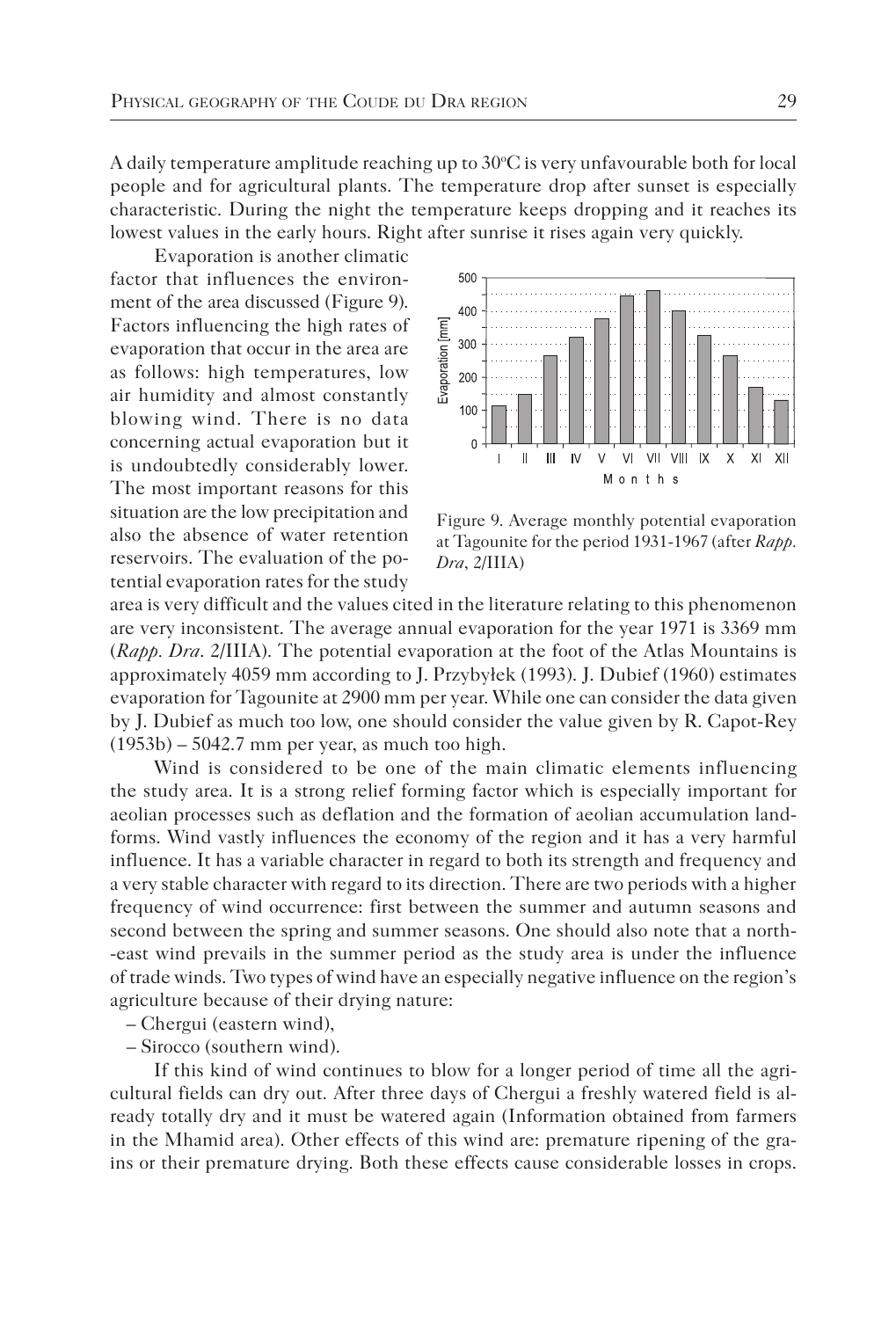What is more, this kind of wind causes sand storms influencing the everyday life of the local people, making breathing more difficult, impairing visibility etc. Sand storms are also a cause of the sand dune mobility which endangers communications and irrigation systems etc. Mobile sand covers houses and other buildings and also agricultural fields in the Mhamid oasis (Photo 6). Mobile sand enters the oasis, travels between the houses and covers gardens and orchards. Dunes up to several metres high can be formed within the oasis. The movement of sand dunes also affects other regions on the northern boundary of the Sahara Desert and causes negative changes in the natural environment (Dłużewski 2000).

#### **4. Characteristics of surface and sub-surface water**

The river system of the area was formed during the pediplanation process that took place in the Oligocene period. At the time, rivers (including the Dra river) ran across an area wcich was the subject to tectonic movements related to the Alpine folding. Rivers accumulated alluvia on the southern foreland of the Antiatlas. In the Pliocene period, almost all the rivers originating in the Antiatlas supplied the great "hamada lake". The elevation of the Antiatlas in the Plio-Villafranchian period put an end to this balance. The bottom of the lake had been deformed and in consequence of this the water level dropped and the lake eventually dried out. In the area of the lake a river had been formed flowing from the Antiatlas towards the Atlantic Ocean. This period can also be characterised by an increasing river channel depth as a result of the domination of erosion processes over accumulation. Intense orogenic movements that are responsible for this process led to the rivers cutting into the Precambrian formation and thus the shaping of the contemporary river channels of this region (Ambroggi, Choubert 1952)

The Dra river is currently formed from two large rivers originating in the High Atlas Mountains, the Imini-Ouarzazate River and the Dads River. The Dra drainage basin covers 13500 km<sup>2</sup>. The Dra river runs through the Antiatlas Mts. along a NW-SE axis forming a gorge in Precambrian formations. Then the river reaches the pre-Sahara region near the town of Mhamid. Between the oasis of Ktaoua and Mhamid the Dra river forms an elbow bending west towards the ocean, which it reaches after running through the desert for 600 km. A characteristic feature on the course of the Dra River is Iriqui Lake, a wide basin with a flat bottom that is filled with water only occassionaly

Due to the hitherto described climatic conditions and especially the small amount of precipitation, the surface and sub-surface waters of the region are primarily influenced by the Dra river water carried from the Atlas Mountains. The number of rivers ending in this region is very large but one has to consider the periodical character of those rivers. The wide dry river channels were formed when the climate of the region was much more humid with much more precipitation. Those river channels are only filled with water during the periods of heaviest precipitation and only then do they have a major importance as a water resource for the ground water resources.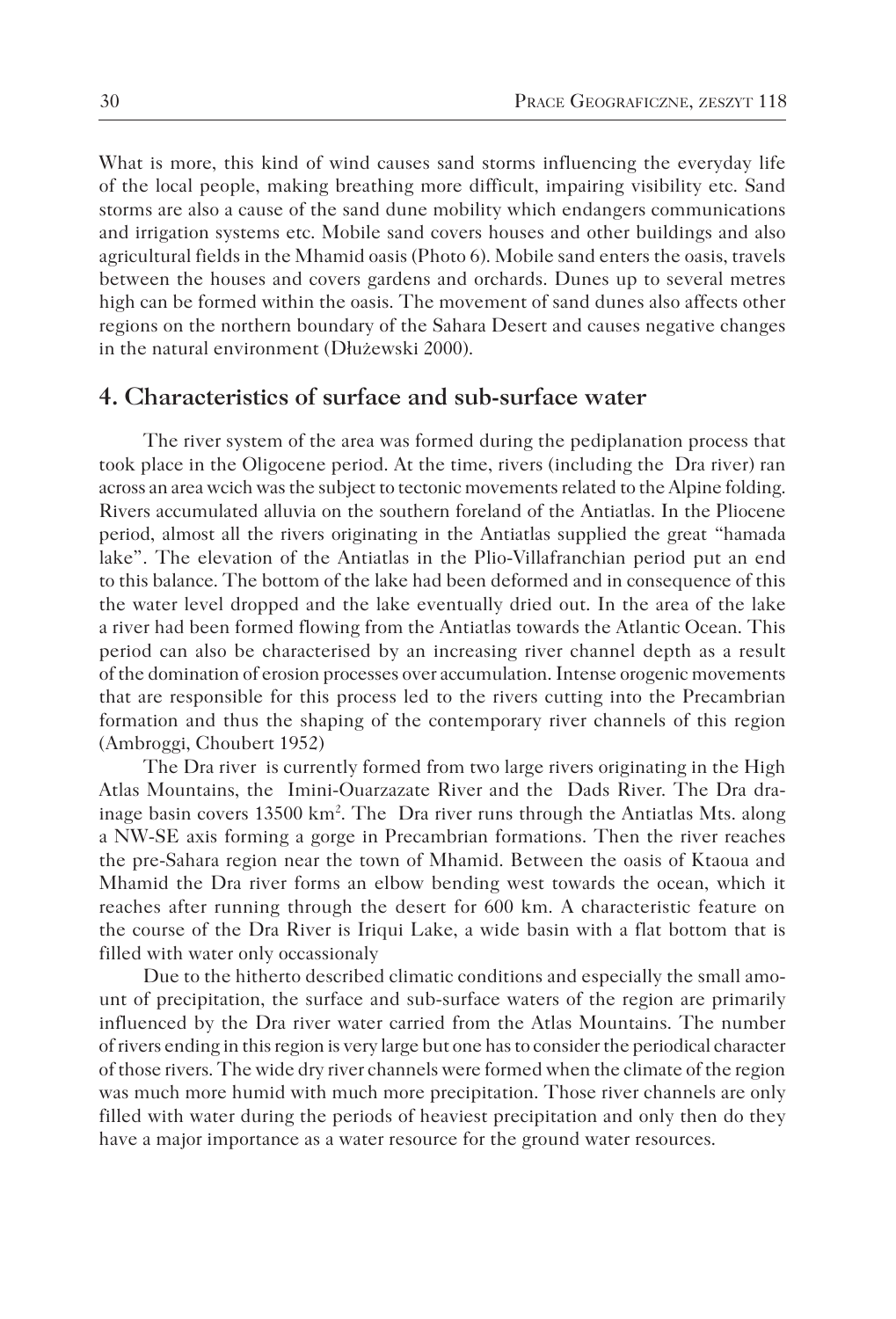After heavy rains in the Atlas Mountains its rivers have very high discharges. Prior to the erection of the Mansour Eddahbi dam, the discharge in the Oued Dra at Agdez ranged from 0.1 m3 **·**s-1 during dry periods to a record 5300 m3 **·**s-1 after the heavy rains of 1949. Huge volumes of channel rubble can be displaced during this type of discharge. The average annual discharge of the Dra at Zagora varies greatly between the average of 100 and 300 million m<sup>3</sup>. The recorded figures show an even greater difference from 68 million  $m<sup>3</sup>$  per year to 1800 million  $m<sup>3</sup>$  per year (www.water. gov.ma). The Oued Dra area of Mhamid rarely sees water flowing due to high rates of evaporation, upriver irrigation systems and oued-bottom infiltration.

Based on the above mentioned precipitation characteristics, two periods of maximum runoff can be observed for the Dra river, firstly in November connected with the high precipitation in autumn and secondly usually in March or April. For the Tagounite station the runoff can be up to 40-48 m<sup>3</sup>·s<sup>-1</sup> and in some cases (e.g. in 1949 and 1956) it was even 100 m3 **·**s-1. According to information collected from local people one can assume a very stable runoff taking place over a whole month while after local storms it takes place for only a few days or up to a week. Two periods with the highest runoffs can be compared with two periods with the lowest water levels. These occur in winter (December, January) and even more pronouncedly in summer (June-August). In Tagounite the runoff of the Dra river is then approximately between 22 m3 ·s-1 in November and 2 m3 **·**s-1 in August (Margat 1958). Water reaches Mhamid only through irrigation canals (Photo 7) while the natural Dra river channel is totally deprived of water, especially in the summer period.

Considerable variability of the average annual precipitation results in the river flow also being variable. The year 1937 is a good example for this relationship. In that year the total runoff in Tagounite was 70 million  $m<sup>3</sup>$  per year which corresponds to an average annual runoff of 2 m<sup>3</sup>·s<sup>-1</sup>. In 1948 the Dra river carried almost 900 million m<sup>3</sup> of water within a year which corresponds to an average of 30  $\mathrm{m}^3$  s<sup>-1</sup> over a year (Guitonneau 1952). In periods of extreme flow in the years 1948/49, 1956, 1966, 1980 and 1991, the waters of the Dra River reached the Atlantic Ocean.

Upriver of Mhamid a 200 km long middle-course of the Dra valley features a dam system with the crucial structure of the Mansur Eddahbi Dam south of Ouarzazate. The dam can retain 415 million  $m<sup>3</sup>$  per year, while all of the remaining dams in the middle-course of the Dra River are estimated to retain 30-40 million m3 per year overall (www.water.gov.ma). The Mansur Eddahbi Dam was erected in 1972 and contains nearly half of all the water of the Dra. The dam is 70 m high, 238 m wide and its hydropower station generates ca. 20000 MWh per year. The lake has an area of 45 km<sup>2</sup> and a maximum capacity of 529 million  $m<sup>3</sup>$  (its regular capacity is  $445$  million m<sup>3</sup>) (www.water.gov.ma). Its erection stabilised the discharges downriver of the dam and helped irrigate 26000 hectares of fields along the middle-course of the river. There are six natural irrigation systems (Mezguita, Tinzouline, Ternata, Fezouata, Ktaoua and Mhamid) supplied by four main dams (Agdz, Tansikht, Ifly and Azaghar). The engineering projects, however, considerably reduced water available at Coude du Dra and the irrigation systems can now provide a maximum of 23 million  $m<sup>3</sup>$  of water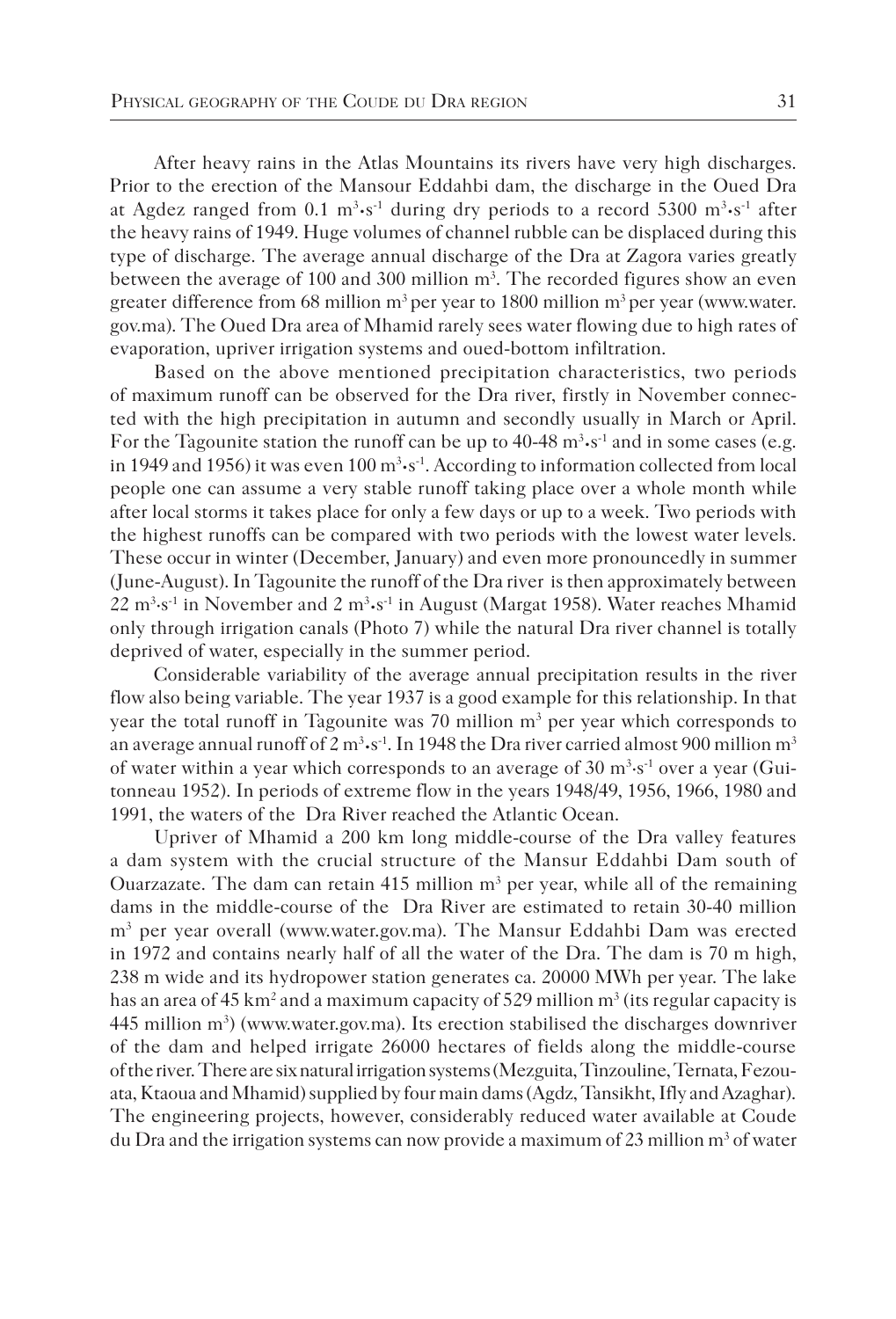into the Mhamid oasis (www.water.gov.ma), which may be cut several times in dry years. In the area investigated there are two periodic lakes: Iriqui lake, approximately 80 km<sup>2</sup>, and the remainings of the big "hamada lake". This is situated in the western part of the area investigated. This has been dry since 1995 and water has only accumulated in the subsurface formations at a depth of around 5 m. After the heaviest of rainfalls, the lake receives water from minor oueds running from the northern range of Jebel Bani. The lake bowl has also been shrinking due to mobile sand activity from the El Mhazli, Abilia and Hajhamed ergs.

The periodic lake Arhbaro (ca.  $20 \text{ km}^2$ ) is situated in the south-east part of the research area. Only a few small and periodic rivers provide water for the lake. All the rivers originate on the northern slope of the Hamada du Dra. The lake area is also subject to intense deflation processes.

Only 56 million m<sup>3</sup> per year of ground water is utilised in the Dra's middle course, of which 30 per cent is accounted for by natural outflows. In the Mhamid area only 9.1 million  $m<sup>3</sup>$  of ground water per year is used (www.water.gov.ma), from both deepwater-bearing layers and more shallow ground waters in terraces and alluvial fans down to 15 m below the surface. In some deep oueds erosion tends to cut into the water-bearing layers leading to water seeping into the alluvia or even onto the surface. In the northern part of the study area, near Jebel Bani I and II, the local nomadic population taps into quartzite sandstone water-bearing layers of low capacity (ca.  $0.6 \text{ m}^3$ ) per year according to (www.water.gov.ma), but crucially of low salinity. There are a series of natural and artificially deepened water abstraction points at the foot of the Jebel Bani range, including Oum Laaleg and water wells at the Tansist locality.

In the river channels and basins filled with alluvial material there occur shallow ground water horizons with a great variability in the water table (Photo 8). The Dra river forms the biggest subterranean flow that provides water for irrigation in the Dra River valley up to the town of Mhamid during the dry period. The capacity of these waters is estimated at  $13.2 \text{ m}^3$  per year (www.water.gov.ma). The flow is restricted by sandstone and quartzite structures, which elevate the ground water table rendering this resource useless for irrigation purposes. The point where the Oued Dra crosses the Jebel Bani marks the beginning of the area supplying the Mhamid oasis. The local alluvial water capacity is just 1.6 million  $m<sup>3</sup>$  per year. Downriver from Mhamid the alluvial plain broadens to ca. 20 km and the alluvia are between 20 and 25 m thick. The highly varied alluvia include a dominant sand and clay with thinner layers of gravel and boulder fractions, where the subterranean flows are channelled.

In 1967, the groundwater table was 2 m below the surface within the Dra valley and up to 3-8 m deep at the perimeter of this area (*Rapp. Dra*, 3/II 1) (Photo 8). Records taken in the springtime in 1999, 2001, 2005 and 2006 (including measurements in abandoned or sporadically used water wells), i.e. at the time of peak discharge of the river Dra, definitely suggested a lowering of the ground water table in the alluvial parts of the valley. In a water well located in the Dra valley (well 1) (Figure 2) which was tested, largely supplied from surface water infiltration, the ground water table was determined at 12 m below the surface level. This seems to be a consequence of the upriver river training, and the erection of the dam below Ouarzazate. Between 1999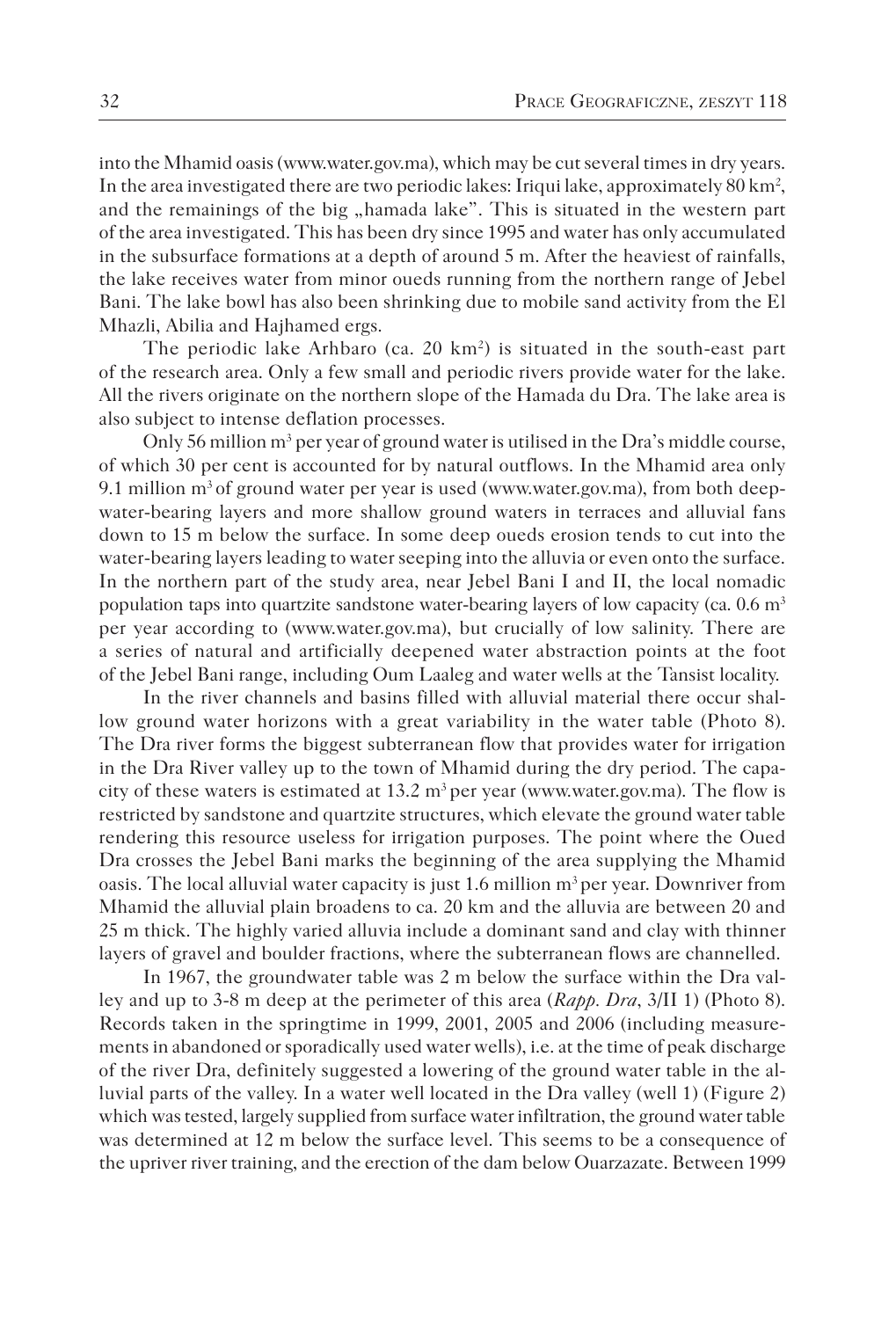and 2006, water tables dropped in wells (2, 3, 4, 5, 6) (Figure 2) tested in the northern part of the area: well 2 from 7.2 to 8.5 m below the surface; well 3 from 4.6 to 5.7 m; well 4 from 3,5 to 4.2 m; well 5 from 7.05 to 8.1 m; and well 6 from 2.05 to 2.75 m below the surface. The values are also comparable with those from 1967 (*Rapp. Dra*, 3/II 1), which would suggest that the ground water table in the northern portion of the study area did not fundamentally change and permits one to conclude that the water supply from low-lying water-bearing layers does not change very significantly.

According to the latest data (www.water.gov.ma), overall water consumption in the Dra river basin stands at ca. 517.4 million  $m^3$ . This includes 406.2 million  $m^3$ of surface water used only for irrigation purposes and  $110.2$  million  $m<sup>3</sup>$  of ground water of which  $88\%$  is used for irrigation and only 13.2 million  $m<sup>3</sup>$  per year is used for household purposes. It is also estimated that there is a ca. 100 million  $m<sup>3</sup>$  deficit in water needed for irrigation of the existing farming areas.

The limitation of a horizontal water exchange is one of the dominant reasons for salt accumulation. The salinity of alluvial water is much higher than in waters of the deeper water-bearing horizons. It increases along the Dra river valley and it is highest below Mhamid (max. 18 g·l<sup>-1</sup>, min. 1.5 g·l<sup>-1</sup>, annual average: 5 g·l<sup>-1</sup>) (*Rapp*. *Dra*, 2/III B). The water used for irrigation in the Mhamid oasis mainly (75%) comes from irrigation systems supplied by the surface waters of the Dra river. About 26% comes from draining the subsurface alluvial water and only 5% comes from wells that are supplied by deeper groundwater horizons (Margat 1958). It is thus possible to assume that the salinity variations in the water used for irrigation are a result of the differences in the flow of the Dra river. It has to be mentioned that the concentration of salt in water used for irrigation is one of the dominant factors influencing the soil quality and in consequence the agricultural use of these soils. Pumping the 15000  $\text{m}^3$  of water necessary in these climatic conditions containing 1 gram of salt per litre to irrigate a one hectare field, the soil is burdened with 15 tons of salt per year. Over a period of one hundred years this would produce 1500 tons, or 1/10 of the weight of the soil within reach of the root systems (*Rapp. Dra*, 2/III C).

# **5. Characteristics of the vegetation**

The transitional character of the study area is also expressed in the vegetation of the region. Four vegetation areas can be described according to the occurrence of the "main plants":

- an area dominated by Mediterranean flora,
- a transitional area between Mediterranean and desert vegetation,
- within this transitional area an area with vegetation strongly influenced by man,

– an area dominated by desert vegetation.

In southern Morocco, both Mediterranean and desert vegetation occur on a small area. Certain Mediterranean flora species occur almost up to the Sahara Desert (e.g. *Astragalus, Reseda, Plantago, Salsola* and others). These plants can be treated as relicts of the Pleistocene Mediterranean vegetation (Walter 1964) once occurring there (on the area of the Sahara Desert). In these areas acacia trees also occur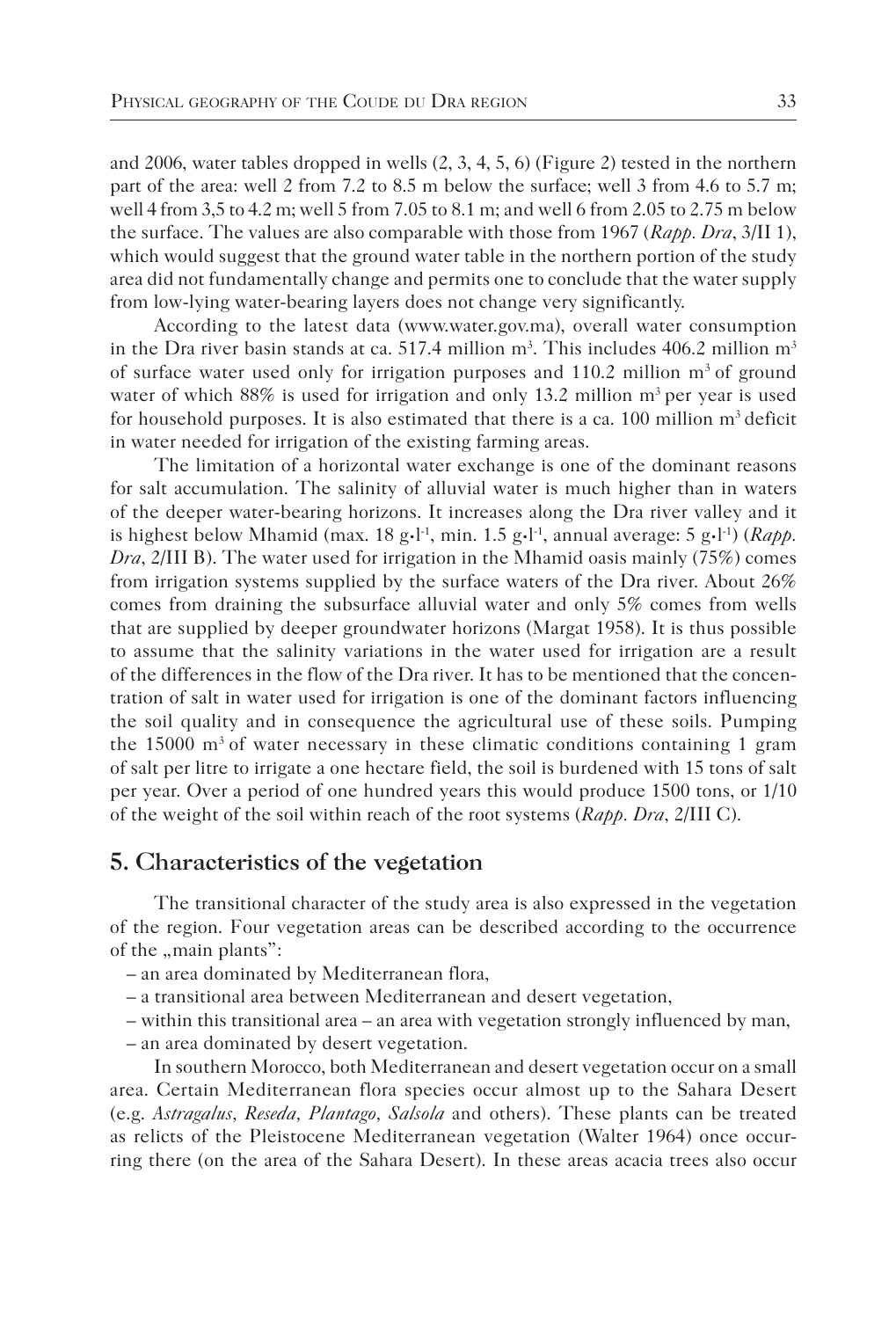(*Acacia raddiana*) (Capot-Rey 1953a). Another Mediterranean species is *Rhus oxyacantha*. Also *euphorbia occurs* (*Euphorbia echinus, Euphorbia spinosa* and others) in the transitional area between the Mediterranean and desert habitats.

Within the area of the oasis two types of plant habitat occur: the first is typical of the vegetation of the inner-oasis area; the second occurs in the area close to the oasis used for farming, pasture and cattle breeding. This latter type is also characteristic for the depressions and river channels that are periodic filled with water.

The vegetation of the oasis is primarily composed of palm trees (*Phoenix dactylifera*) and other cultivated crop plants such as: barley (*Hordeum*), wheat (*Triticum turgidum*) and others that are the most important grain plantations in the oasis.

There are also other plants like *Cynodon dactylon, Convolvulus arvensis* and a notorious weed *Vicia sativa* (*Rapp. Dra*, 3/II 1).

Along the periodic river channels there occur: *Imperata cylindrica and Saccharum spontaneum* used for basket weaving. The primary vegetation of the oasis composed mainly of *Hyphaene thebaica, Acacia albida* and other acacias as well as *Maerua and Capparis, Calotropis procera and Citrullus colocynthis* has been very much reduced (Walter 1964). The primary oasis flora can be found beyond the borders of the oasis in the river channels, where it is used as pasture for the domestic animals of the nomads.

*Panicum turgidum* (Arab. *Meroubia*) is another plant found in the intermittent river channels and it is a valued animal food. *Aristida pungens* – the dominant species of the so-called "Drin" steppe is used as food for dromedaries and it mainly occurs on sands and dunes and its roots are an important element slowing down the mobile sands in this area (Rikli 1943). There are also other plant species occurring in this area that provide food for the animal world: *Panicum turgidum, Polycarpea repens, Psorelia pliticans, Artemisia herba alfa* (occurring especially in humid depressions), *Bromus rubens, Stipa retorta, Aristida plumosa, Cutandia dihtoma and Penissetum dihtomum* (*Rapp. Dra*, 3/I A).

Tree vegetation is very insignificant and unvaried. The following species occur in the study area: *Ephedra alata, Cupressus dupreziana, Rhus oxyacantha, Hyphene thebaia, Populus aupheatica, Ficus salicifolia, Argania spinosa, Maerua crassifolia* (Ozenda 1958).

From the 300 known acacia species, four occur in the Dra river valley: *Acacia gummifera, Acacia farnesiana, Acacia raddiana and Acacia albida* (*Rapp. Dra*, 3/II). Also individual trees of the *Balanites aegyptiaca* (Berb. *Etaichecht*) can be found and also *Cassia lanceolata, Cassia obovata, Calotropis procera* (Arab. *Coxrouba*; Berb. *Taorja*), *Periploca laevigata* and a few tamarisk species (Walter 1964).

In the area near the oasis and partly even within the oasis itself, a crust is formed on the ground surface as a result of the shallow groundwater table and strong evaporation. The crust is composed of calcium carbonate, gypsum or chlorites and sulphates depending on the salt dissolved in the groundwater. In the southern part of the study area mainly the chlorite crust occurs (*Rapp. Dra*, 3/II). The following plants dominate in this area: *Salsola, Traganum nudatum, Zygophyllum album, Suaeda* and sometimes *Strobilaceum* and *Salicornia*.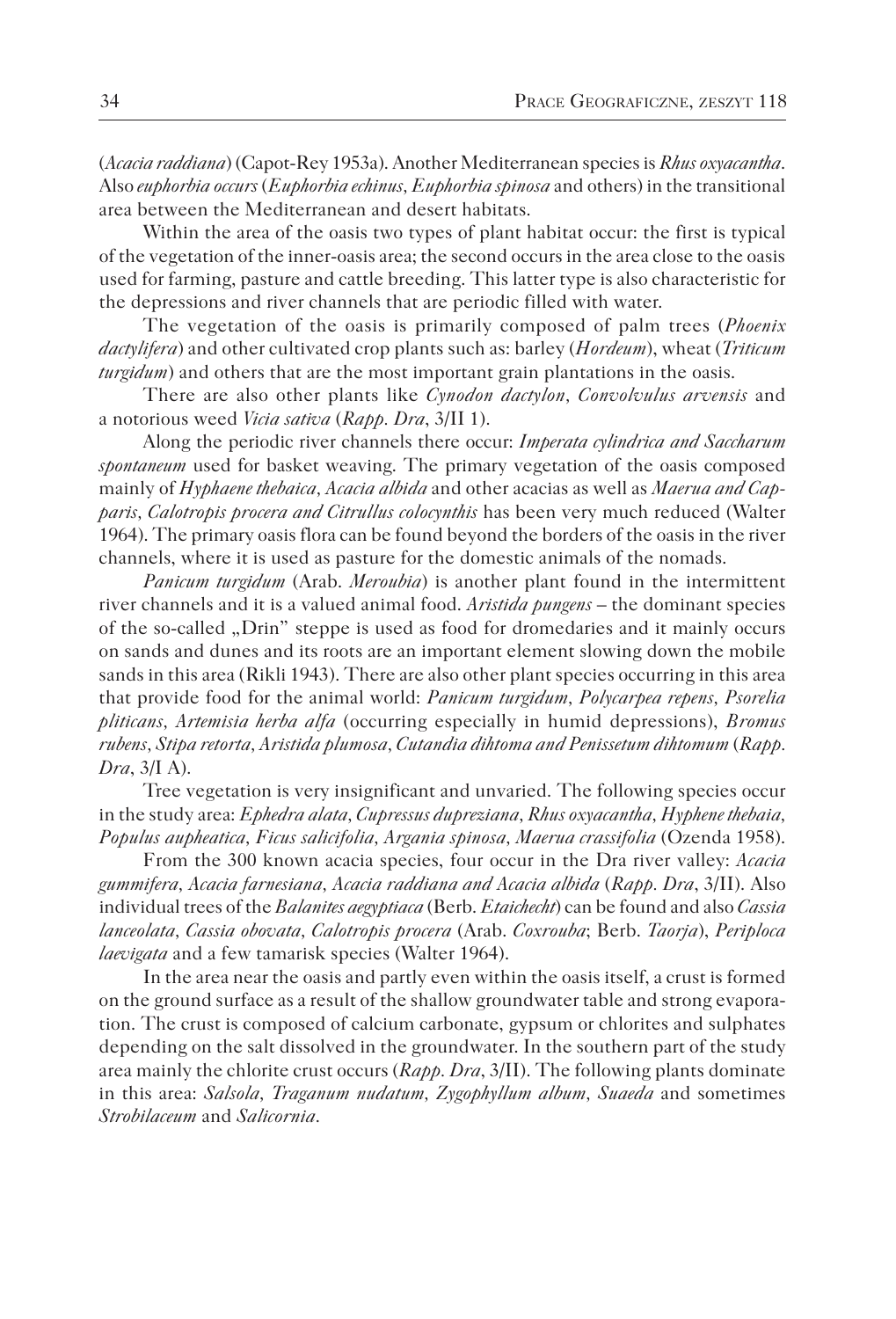The southern borderline of the study area, the frontier with the Hamada du Dra, can be characterised by a very poor vegetation as compared to the already mentioned areas, which is also suggested in the name of the region (hamada – to die) (Walter 1964). The number of species occurring here is reduced to two hundred (*Rapp. Dra*, 3/II). Green plants are especially rare as a result of the decrease in precipitation. Mediterranean flora elements occur only sporadically (Walter 1964).

# **6. Conclusion**

The Coude du Dra region on the Moroccan and Algerian border constitutes a highly diverse environment making it an extremely interesting subject of natural research, but also a tourist destination. Despite its progressive desertification, the area has been attracting a growing number of tourists who have contributed to its fast rate of development. Near the Mhamid oasis sand dunes are encroaching on houses and fields (Photo 6). Moving sands cover buildings and orchards. Sand dunes up to several metres high develop within the oasis. The area features not just highly variable local climatic conditions, but is also influenced by weather conditions of the high parts of the Atlas Mts. this is why there are very dry periods interspersed by periods with extremely high river discharge. On average every 10-15 years the Oued Dra experiences extreme discharge levels driving huge changes in the valleybed morphology. Rather than solve local hydrological problems the erection of dozens of dams has exacerbated them. Dammed upriver water cannot reach the Mhamid oasis in sufficient quantity. The place is, however, still exposed to floods during extreme conditions, such as in 1991. Another water-related issue is the restriction of horizontal exchange of waters leading to the increased salinity of alluvial water. This has been gradually increasing along the Dra valley to reach its highest values downriver from Mhamid. Water salinity has a highly detrimental effect on the quality of irrigated soils. In this way, several negative environmental conditions are compounded in a single area. As a result there is a growing deficit of water available for irrigation (Photo 7), which combines with high rates of evaporation to produce an increase in soil salinity and prevent any agricultural activity west of Mhamid. This is also restricting natural vegetation in the area.

# **References**

- Alimen M.H., 1957a, *Sables quaternaires du Sahara nord-occidental*, Publ. Serv. Cartes Géol. d'Alger.
- Alimen M.H., 1957b, *Tertiaire et Villafranchier au Sahara nord-occidental*, C.R. Soc. Géol. France, 11.
- Ambroggi R., Choubert G., 1952, *Anti-Atlas et Valée du Dra*, [in:] A. Robaux (ed.), *Hydrogéologie du Maroc*, Notes et Mémoires, 97, Rabat.

Capot-Rey R., 1953a, *La Charrure au Sahara*, TIRS IX, 39-69.

Capot-Rey R., 1953b, *Le Sahara Français*, Paris.